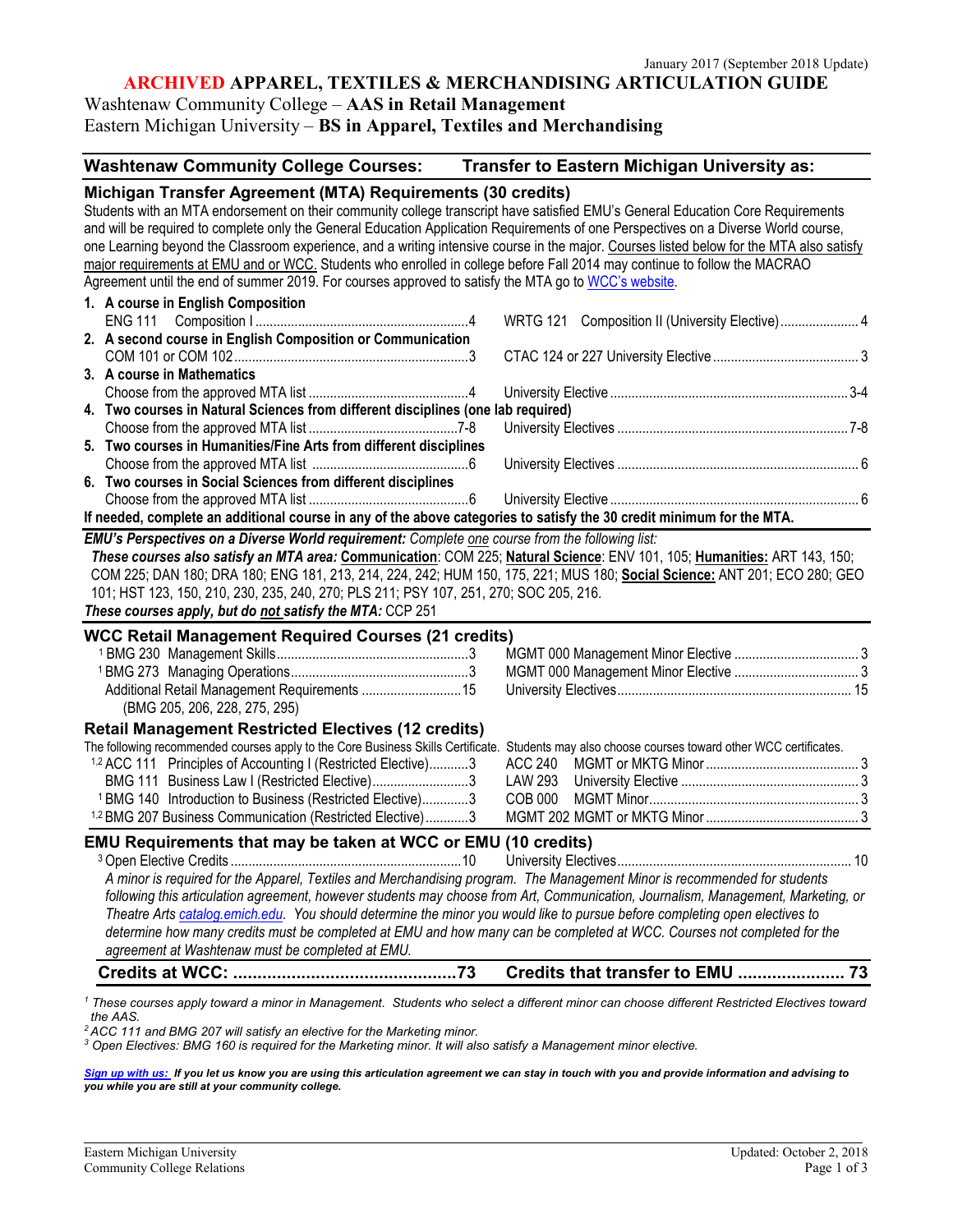## **ARCHIVED APPAREL, TEXTILES & MERCHANDISING ARTICULATION GUIDE**

Washtenaw Community College – **AAS in Retail Management** Eastern Michigan University – **BS in Apparel, Textiles and Merchandising**

## **Completion of EMU's Apparel, Textile and Merchandising Program at EMU**

### **Major Requirements (45 credits)**

#### **Core Courses (27 credits)**

|                | COT 300W Research and Writing: Technology Career Persp  3 |  |
|----------------|-----------------------------------------------------------|--|
| <b>ATM 118</b> |                                                           |  |
| ATM 145        | Intro to Apparel and Textile Merchandising 3              |  |
| <b>ATM 212</b> |                                                           |  |
| <b>ATM 255</b> |                                                           |  |
| <b>ATM 312</b> | Textile Science II: Fabric Form, Dyeing, Finish 3         |  |
| ATM 345        |                                                           |  |
| ATM 355        | Application of Merchandising Practices  3                 |  |
|                |                                                           |  |

## **Elective Courses (18 credits)**

*Select eighteen credits from the following:*

| ATM 105        |                                                |  |
|----------------|------------------------------------------------|--|
| ATM 135        |                                                |  |
| ATM 200        | Aesthetics & Design for the Apparel Industry 3 |  |
| ATM 265        |                                                |  |
| ATM 271        |                                                |  |
| ATM 302        |                                                |  |
| ATM 372        | Design and Production of a Fashion Show  3     |  |
| ATM 380        |                                                |  |
| ATM 390        |                                                |  |
| ATM 392        |                                                |  |
| <b>ATM 404</b> |                                                |  |
| <b>ATM 439</b> |                                                |  |
|                |                                                |  |

#### <sup>2</sup> **Minor Requirements (6 credits)**

| (6 credits) |  |
|-------------|--|
|-------------|--|

### **Management Minor**

| If courses identified on the agreement are not transferred to EMU.<br>additional courses must be taken at EMU if a Management Minor is desired. |  |
|-------------------------------------------------------------------------------------------------------------------------------------------------|--|
| A minimum of 6 credits for the minor must be taken at EMU.                                                                                      |  |

#### **Sample Sequence for completing the program:**

Courses may not be offered every semester. Consult a program advisor to plan a program of study.

| <b>Fall Semester Start</b> |                                                                                                                                                          | (15 Credits)   |
|----------------------------|----------------------------------------------------------------------------------------------------------------------------------------------------------|----------------|
|                            | ATM Elective Courses and/or Minor Requirements9                                                                                                          |                |
| <b>Winter Semester</b>     | ATM 312 W (concurrent prereqs: ATM 145, 212)  3                                                                                                          | (12 Credits)   |
| <b>Fall Semester</b>       |                                                                                                                                                          | (12 Credits)   |
|                            | ATM Elective Courses and/or Minor Requirements  3                                                                                                        |                |
| <b>Winter Semester</b>     | ATM Elective Courses and/or Minor Requirements  12                                                                                                       | (12 Credits)   |
|                            |                                                                                                                                                          |                |
|                            |                                                                                                                                                          | (15 Credits)   |
| <b>Fall Semester</b>       | ATM Elective Courses and/or Minor Requirements  9                                                                                                        | (12 Credits)   |
| <b>Winter Semester</b>     | ATM Elective Courses and/or Minor Requirements 3<br>ATM 312 W (concurrent prereqs: ATM 145, 212)  3<br>ATM Elective Courses and/or Minor Requirements  3 | $(12$ Credits) |

ATM 487L4 F (Senior Standing) ................................................. 3 ATM Elective Courses and/or Minor Requirements .................... 9

*<sup>1</sup> Satisfies EMU's LBC requirement*

*<sup>2</sup> A minor is required for the Apparel, Textiles and Merchandising program. The Management Minor is recommended for students following this articulation agreement, however students may choose from Art, Communication, Journalism, Management, Marketing, or Theatre Arts catalog.emich.edu. Courses not completed for the minor at WCC must be completed at EMU.*

*\* A minimum of 124 credits is required to graduate. If sufficient credits are not transferred, additional credits will be required at EMU to satisfy the 124 credit minimum.*